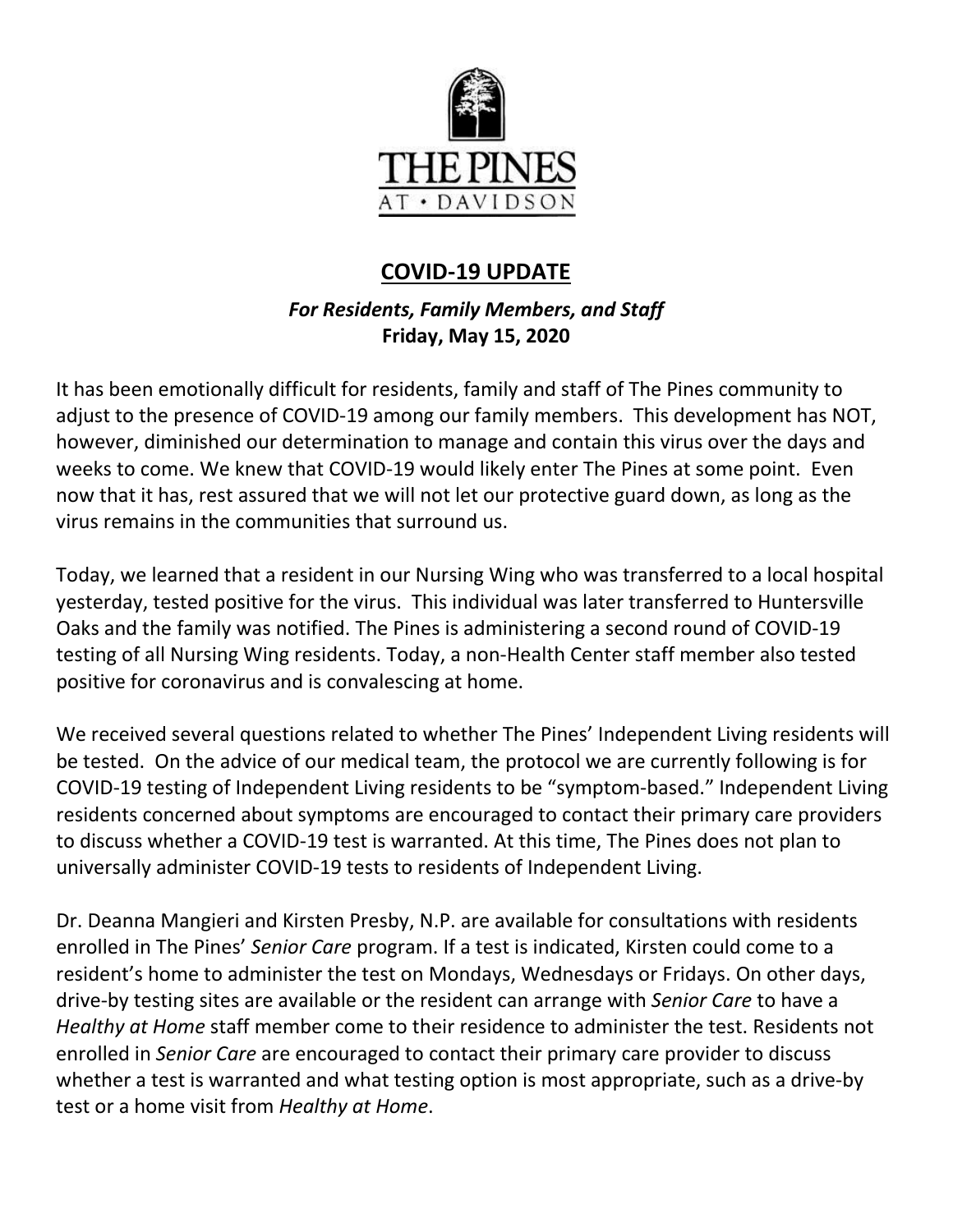The Pines feels incredibly fortunate to have close relationships with the nearby medical community, including senior clinical leaders at Atrium Health. These relationships give The Pines tremendous resources to call upon. Ready access to this expertise gives us greater confidence as we navigate the uncharted waters of this pandemic's evolution.

| New COVID-19 Cases at The Pines (5/15/20)        |                     |
|--------------------------------------------------|---------------------|
| <b>Health Center Residents:</b>                  | 1 case              |
| Non-Health Center staff:                         | 1 case              |
|                                                  |                     |
| Cumulative COVID-19 Cases at The Pines (5/15/20) |                     |
| <b>Health Center Residents:</b>                  | $6 \text{ cases}^*$ |
| <b>Health Center Staff:</b>                      | 3 cases             |
| Non-Health Center Staff:                         | $3 \text{ cases}^*$ |
|                                                  |                     |
| *Includes today's new cases                      |                     |

# **ADDITIONAL INFORMATION**

### **Certificates of Appreciation to Staff from the Residents' Association**

On behalf of all residents, the Residents' Association is distributing personalized certificates to all employees of The Pines as an expression of its gratitude for their "exemplary service in all areas of responsibility." Designed by John Griffith, these certificates were proposed by John Cooke, in place of a hand clapping ceremony which occurs in many cities. Pines staff works different shifts around the clock, so the certificates help to assure that all team members are recognized. Jean Johnston (top right photo), President of the Residents' Association, signed and dated each certificate personally. She had just recovered from a sprained wrist but happily, even after all that signing, her wrist is still fine!

Many thanks to the Residents' Association for this deeply appreciated and permanent recognition for all members of The Pines' staff.



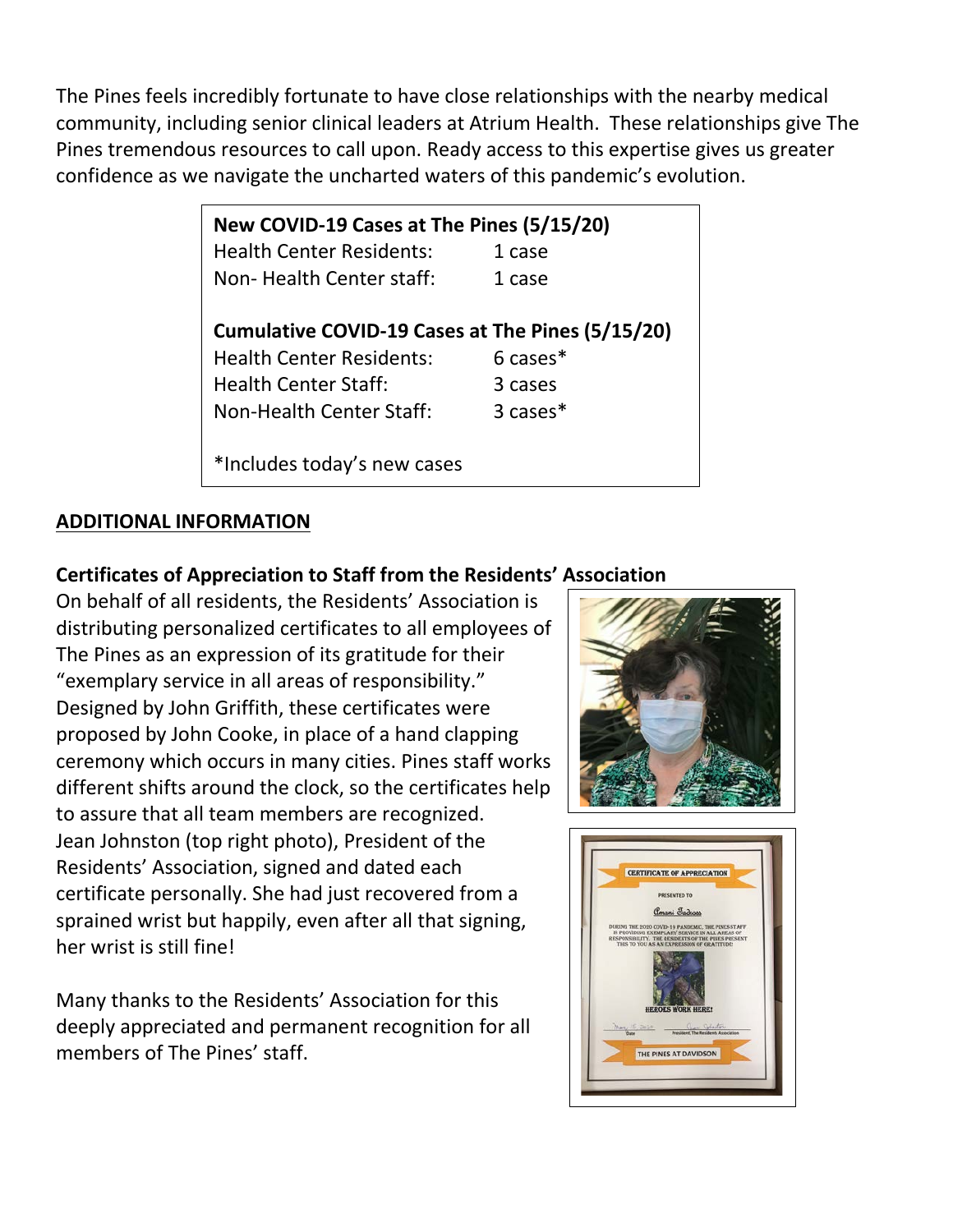#### **Farmers Market Cart at The Pines**



Wendy Tobin was seen throughout the main building today carting fresh strawberries, broccoli and lettuce for residents to buy (at incredibly reduced prices). This was a test run to explore a possible relationship with Barbee Farms that could permit residents to buy fresh, seasonal fruit and vegetables delivered to The Pines. Thank you, Wendy, for taking your day off to explore this possible relationship with our local farm. The colors, alone, of this produce were delightful No doubt, the flavors were as well!

#### **Grocery Shopping—A Team Effort**

Wendy shares this helpful information about our grocery shopping process: when a resident submits a grocery request, the request is reviewed by Wendy (who may call residents for clarification) and then given to Renee Sanders, who spends considerable time creating a cumulative list organized by the aisles in the grocery store. This is then given to recently hired college students (keeps Pines staff out of harm's way) who do the actual shopping. The bags are delivered to the main entrance where Renee and Charles collect them, photocopy receipts, and make deliveries to apartments, cottages and villas. The copied receipts and resident grocery lists are given to Ron Hoffman along with an accounting cover sheet. Ron enters the date, amount, and receipt reference number in a spread sheet which then goes to Amani Tadross (Business Office) who posts the amount to residents' monthly statements. Wendy Tobin takes on "clean up"— fielding calls about missing items, ordering hard-to-find items via her Amazon Prime account, and making deliveries to residents. Please know that some items requested may not be available in stores.

Most prescriptions are secured by the same college students; however, certain items need to be picked up immediately and Wendy, Ron and Charles make those runs.



In order for Renee to create the shoppers' list, we must receive your lists by noon the day preceding your shopping day. We cannot accept grocery lists after noon because creating the shoppers' cumulative list takes several hours. Additionally, we cannot accept requests to add items after you have submitted your list. While it may seem that the addition of a box of crackers, a carton of milk, or a piece of fruit is a simple matter, it really is not because of the magnitude of these shopping expeditions. Thank you for understanding.